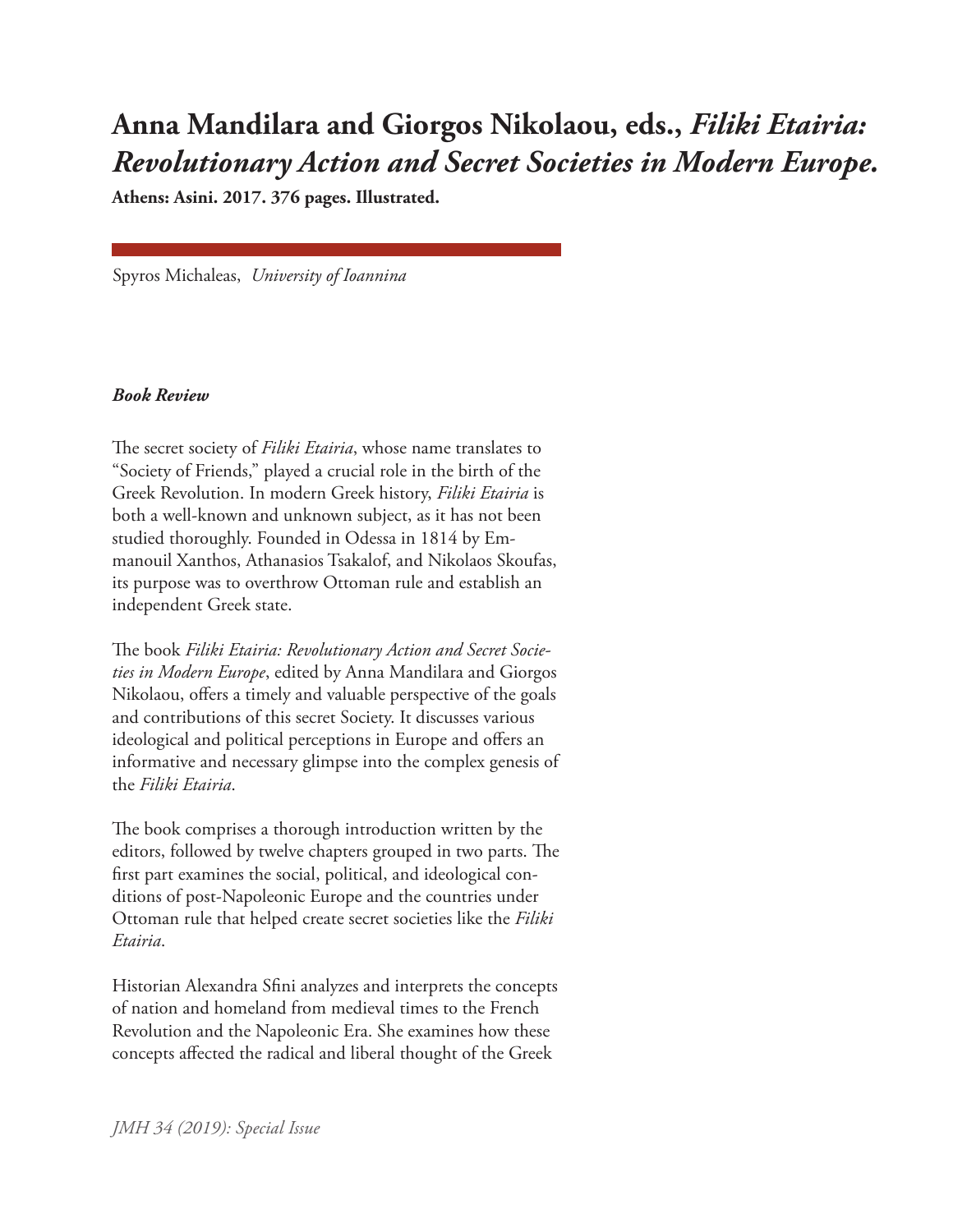bourgeoisie, such as the pioneers of the *Filiki Etairia*. She highlights important texts of the European Enlightenment to present a framework of the political, social, and cultural transformations of European societies, particularly the English and the French.

Lampros Flitouris investigates the ideology and politics of the Carbonari organization. The rivalries among the Great Forces for political prevalence sparked propaganda campaigns and mobilized the actions of secret organizations. Within this framework, the *Filiki Etairia* differentiated itself from the Carbonari and achieved the unattainable, the establishment of a Greek state. Flitouris concludes that the Carbonari movement led to the creation of a network of revolutionists and ideas instead of an international, revolutionary organization with a clear, ideological program.

Anna Mandilara investigates the Greeks of Marseilles and their activity in some of the numerous tectonic lodges. Many aspects of Greek Masonry in the eighteenth and nineteenth centuries are unknown due to its secrecy and the absence of archival material. Nevertheless, European tectonic lodges played important roles in the formation of the Greek bourgeoisie and its activities in highly competitive environments, such as Marseilles. Partnerism, along with the Enlightenment, formed the liberal political thought of the time, which was based on religious tolerance, fraternity, friendship, and equality.

Kyrillos Nikolaou uses a geostrategic and a geopolitical perspective to compare the plans of Rigas and the *Filiki Etairia*. The long-term interests and coincidental plans of Russia, England, and France in the Ottoman-dominated Balkan region and Asia Minor, together formed the political framework of Rigas and the *Filiki Etairia*. Despite their ideological differences, Nikolaou sustains that the *Filiki Etairia* incorporated some of Rigas's revolutionary objectives.

Eleonora Naxidou introduces a novel federalist perspective of Balkan politics as an integral part of the ideologies that influenced the *Filiki Etairia*. The historian studies the relation between the Society and federalist tradition, as well as the European origins of the latter. However, it seems that, despite being influenced by the idea of a liberal, Western federation, the Society did not fulfill its federalist proposals.

The second part of the book focuses on the role of *Filiki Etairia*. Konstantinos Papoulidis studies nineteenth-century Odessa, a multiethnic and multicultural city-port where fifty languages were spoken and where French monarchists, Russian anti-revolutionaries, and Polish revolutionaries sought shelter. Nikolaos Novikov challenged Tsarist sovereignty by spreading ideas of philanthropy and masonry to Russian society in a movement called "the spirit of Novikov." In this context, a small but strong Greek merchant community formed. In the summer of 1814, some of these merchants met in secret and founded the *Filiki Etairia*.

Aggeliki Marou explores archival material to interpret the political thoughts and strategies of prominent Society members in the Epirus region, such as Asimakis Krokidas, Manthos Oikonomou, and Konstantinos Marinoglou, who tried to persuade Ali Pasha of Ioannina to rebel against the Sultan in order to distract him during the Greek Revolution.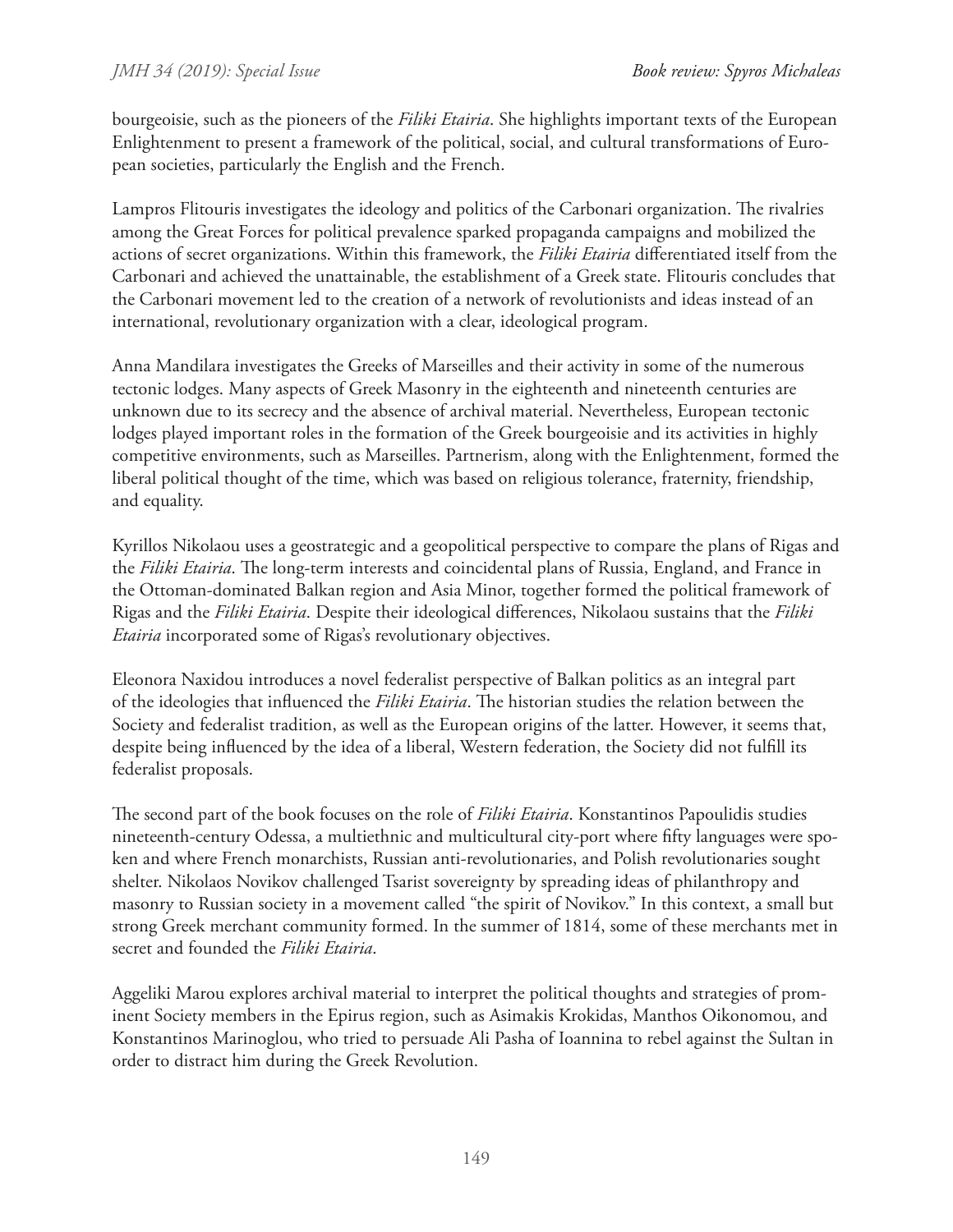Using archival material from the Historical and Ethnological Society of Greece, Reggina Katsimardou presents a biography of the great merchant and Society member, Panagiotis Sekeris. The archives were donated by his offspring, Dimitrios Sekeris, who was a colonel of Artillery. They include various items, such as a handwritten book with 89 copied letters from Panagiotis Sekeris and other members of the Society, their revenue and expense accounts, and a detailed list of 520 members of the Society. This archive is unique and allows us to study the *Filiki Etairia* from 1818 until 1821.

Dimitris Bacharas studies the conflicts between the Peloponnese dignitaries (*prokritoi*) from 1819 to 1821. He focuses on the long-standing conflicts within the local communities and how dignitaries attempted to use Society members in their own conflicts.

Elpida Vogli studies a crucial question: who was the "leader" of the Greek Revolution? Numerous issues emerge, as the formation of revolutionary power was complex. The historian concludes that the struggle for power not only revealed personal ambitions in Greek politics but also introduced ideas and theories about the formation of the State.

Giorgos Nikolaou analyzes the post-revolutionary narrative of the *Filiki Etairia* through the memoirs of the fighters and dignitaries. The memoirs discuss the significance of the Society, the role of the authors' social statuses, their relationship with Ottoman power, and the influence of the first works of Philemon and Xanthos on the Society's narrative ideology about the Society.

Konstantinos Chatzopoulos studies the *Filiki Etairia* by examining relevant primary and secondary school history textbooks. He analyzes many interesting aspects of the Society, such as its establishment, purpose, character, and organization. More specifically, he examines the risks of revealing the Society's secrets, the mass initiation of Greeks, the "Invisible Authority," the election of a leader, and its role in the declaration of the Greek Revolution. The analysis leads the historian to conclude that the school history approaches the subject of *Filiki Etairia* in a flat and fragmentary way.

This book underscores the complexity of the *Filiki Etairia* in terms of its historiographic relevance. Because it seems a trivial topic in Greek historical culture, some might argue that we already know everything about it or that the little we know is sufficient. *Filiki Etairia* is a challenging issue for many reasons. First, the national narrative preaches the unique and unprecedented nature of the Greek Revolution and thus the *Filiki Etairia*. Second, the rich, fragmented, chaotic bibliography has not been fully researched, and thus a wealth of information may be yet undiscovered. Third, formal education has presented *Filiki Etairia* as a complete narrative accompanied by kitsch customs like national holidays and outdated traditions e.g., wearing *tsarouchia*, the national traditional shoes, and *fustanella*, the national traditional skirt. Fourth, but equally important, the rumors surrounding masonry and other secret societies describe members of the *Filiki Etairia* as figures resembling Rasputin, James Bond, or church candle lighters.

In total, this excellent book presents original, modern approaches to understanding the *Filiki Etairia*, even if some theories do not converge. It is a useful tool for those who wish to place their own research into a wide context. Scholars working on the Greek Revolution or on secret societies also will find this an invaluable resource. As a significant contribution to the literature, this book provides